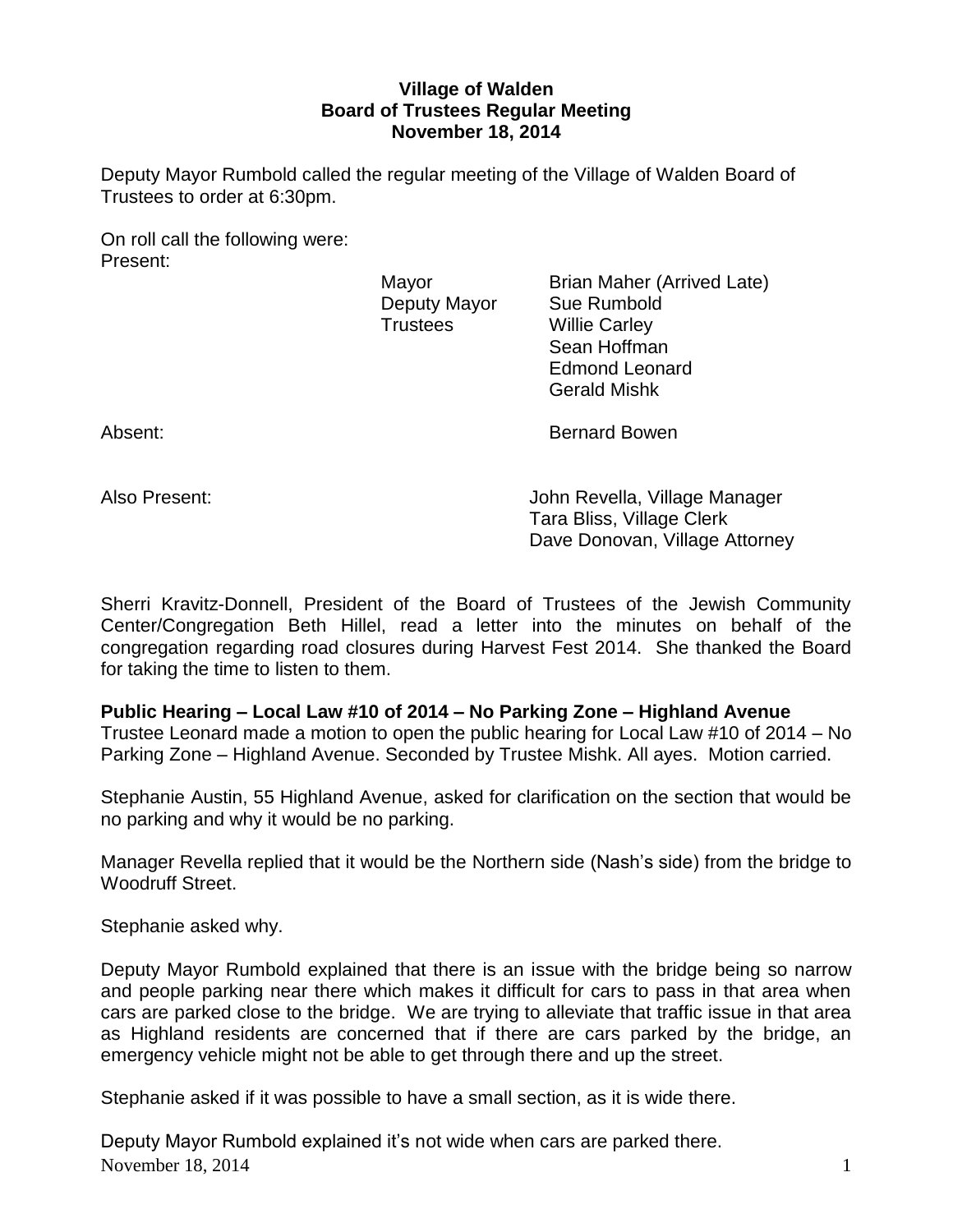Stephanie replied that she understood, as she drives through there every day. When you go up it opens up and there is room for 3 cars.

Deputy Mayor Rumbold stated that we discussed making it half way up to Woodruff on the Nash side as well as the space right next to the bridge in front of the Nicoli home.

Stephanie asked if they could do the same thing on Woodruff. She feels that whatever issue we had on Highland because of the bus stop is now happening on Woodruff because of the bus stop.

Manager Revella replied that happens all day long on Woodruff, not just the bus stop.

Deputy Mayor Rumbold added that we discussed at one time making no parking on one side of the street in that area on Woodruff but the business that is there objected to that as they felt they would be losing parking for their patients, so it was not done.

Stephanie finds it silly if the bus stop has been moved, people don't park there on a regular basis so it seems unnecessary.

Deputy Mayor Rumbold explained that it does become an issue especially near the Nicoli home. People do park there when visiting. It bottlenecks there, that is the area of concern there, especially if there is snow there.

Manager Revella stated it wasn't a big deal to reduce that side of the street as it is wider there and it would relieve the problem at the bridge.

Trustee Hoffman replied his concerns in the area are to have an access road for emergency vehicles and clearance for DPW to do that. If the Manager feels it is sufficient to reduce the area of no parking he is fine with that. He feels that the Board in general tries to preserve parking where we can and eliminate it where it's a problem.

Manager Revella replied it is feasible but he's not certain at this time without measuring it and/or being on site.

Attorney Donovan stated that if the Board would like to revisit it, you would close this hearing and have another hearing after the law was revised and presented again.

Deputy Mayor Rumbold agreed that now that the bus stop is moved she agrees with Ms. Austin it's not as big of an issue excluding the bottlenecking by the bridge.

Trustee Hoffman made a motion to close the public hearing for Local Law #10 of 2014 – No Parking Zone – Highland Avenue. Seconded by Trustee Carley. All ayes. Motion carried.

Manager Revella will re-evaluate and measure out the area and redraft the law for the next meeting.

### **Hearing – 27 Oak Street**

November 18, 2014  $\sim$  2 Jay Buchalski, Code Enforcement Officer, explained that there is debris and garbage on the porch of 27 Oak Street. Some of the debris has been removed since the original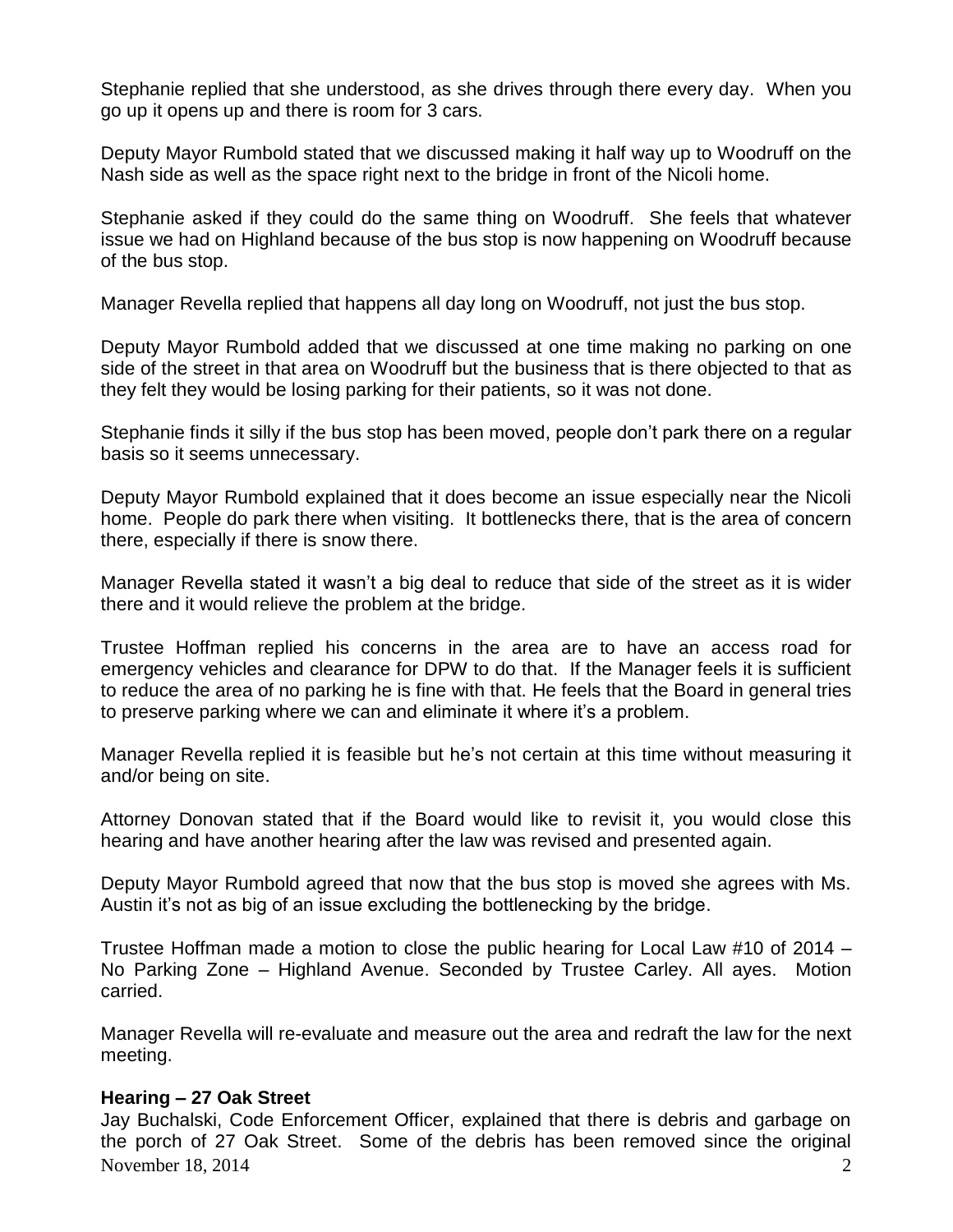notice given on September 24, 2014 but there is still a significant amount of garbage filling the porch at this time. He showed photos taken today. No correspondence has been received from the owners, no reply from them at all.

The owner/occupant of 27 Oak Street was not present.

Trustee Leonard made a motion to give the Village Manager and the Code Enforcement Officer authority to have the debris on the porch of 27 Oak Street removed and the owners of the property charged for its removal. Seconded by Trustee Carley. All ayes. Motion carried.

# **Village Manager's Report –**

- Been having Regular meetings, almost daily, at Highland, Jessup, Wileman, Woodruff sidewalk project. Trying to keep things moving along. There is still a lot of work to do but moving along. It is progressing. All the concrete is in thankfully. Hoping to fix driveways this week and remediate the soil in that area as well.
- Met with the PBA about negotiations which are still moving forward. Also met with Special Council on grievance matters.
- 33 Scofield Street renovations are done, so the Building Department will be moving next week and will be opening in their new office on December 1, 2014.
- Had a lot of calls due to water bills overdue and shut off notices.
- Outstanding tax bills were sent to the County should get that money back by march
- Well 6 is reinstalled and back online.
- Been working with VRI at the sewer plant. Had a DEC 24 hour notice inspection done and we were where we thought we would be. They wanted updates on the Belt Filter Press, as do we, hopefully getting on soon. The contractor has been down there and will take some more time. We will keep them updated.
- Met with the Village Attorney on the Water Code and some property concerns we had.
- The Wait Street tank is almost done, small items left to do and should be done soon.
- Met with Verizon about alarms for cell phones and wells so we have pricing for next budget.
- Had correspondence with NYS DOT regarding tree removal and the Ulster Avenue curbing project. Some trees have been marked and a number will be replaced in the future.
- Worked with NYSEG to get the tree up in the Square with the decorations. DPW and Parks Department finished decorating the Square and Main Street for the Christmas in the Square event on Thursday, December 4<sup>th</sup>.
- Had a meeting with the owners of the Thruway Plaza to have them remedy some areas including a rock pile down there and that they are maintained safely. Should finish this week.
- We have had 4 Water breaks already this year; 3 were service lines but today's was a main on Wait Street.
- Peter gave a budget progress report. We discussed water sewer rates and possibility of rate increase for this year as well as deferred comp update.
- The Clerk passed her Notary test so that is forthcoming.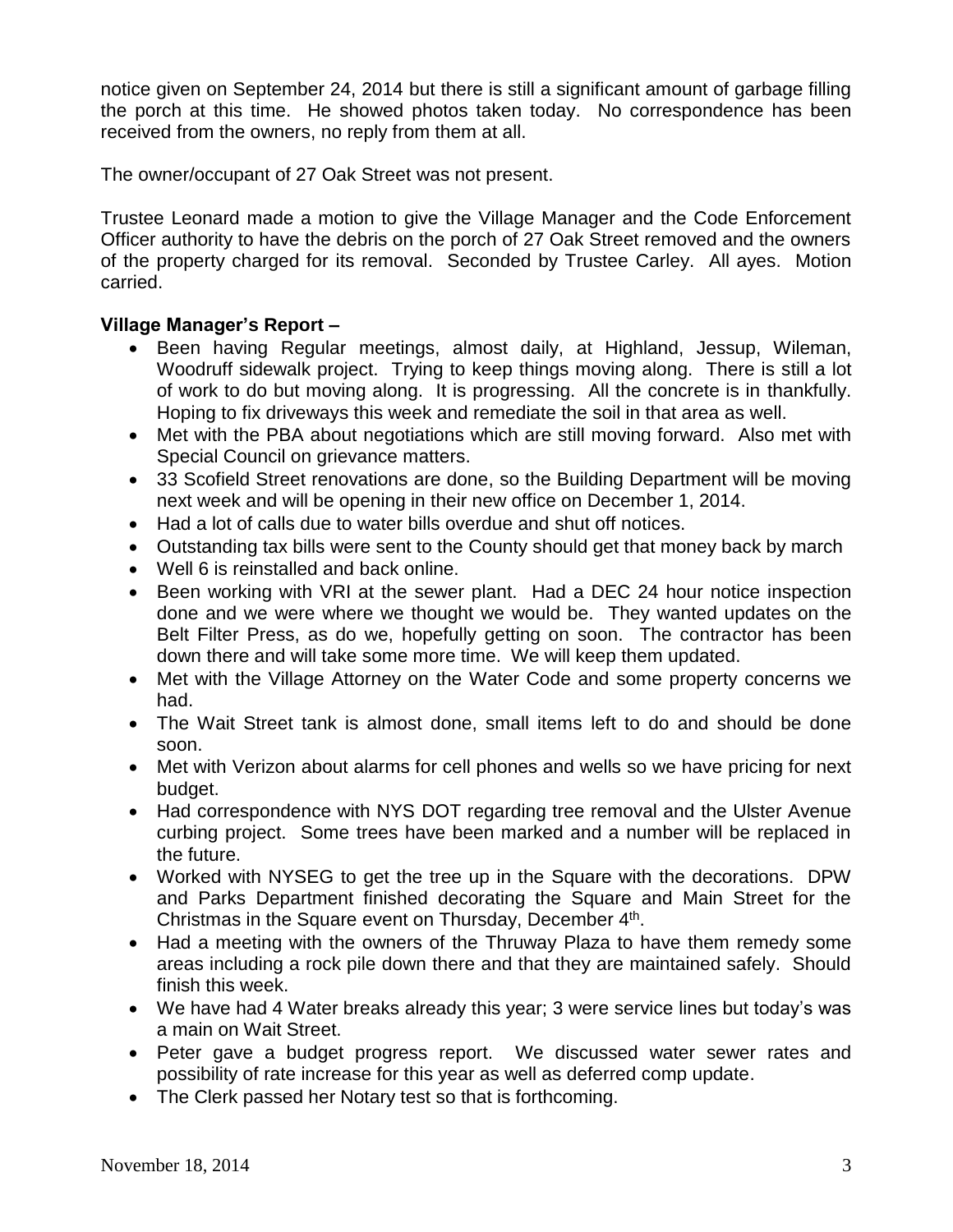Trustee Hoffman said he mentioned water shut off notices. Do you have a general list of the payment plans?

Manager Revella replied yes. Lauren keeps those records at her desk with the payment plans attached.

Trustee Hoffman replied that they Board had given him authority to work out those payment plans, is that working out right now. Finding compliance?

Manager Revella replied, yes. There is one that was over the top that he wouldn't negotiate with because it was over \$4,000 that they owed. He suggested they trying speaking with the Board to negotiate that, but they have not made that request yet. We only shut off 8 residences and we had half come back on because they made payment arrangements or payments. He wanted to also let everyone know that we should have an update from NYS Commissioner of Gaming on Friday about possible casinos in Orange County. We don't know for sure on that but that's what has been stated.

## **Approval of the October 21, 2014 Minutes**

Trustee Mishk made a motion to approve the October 21, 2014 minutes with. Seconded by Trustee Hoffman. 5 Ayes, 0 Nays, 0 Abstentions. Minutes approved.

## **Trustee's Committee Reports**

## **Town of Montgomery & Library Board liaison – Trustee Leonard**

Trustee Leonard stated he had nothing to report.

### **Village Clerk & Village Treasurer Liaison – Trustee Bowen**

Trustee Bowen was absent.

### **Police Department Liaison – Deputy Mayor Rumbold**

Deputy Mayor Rumbold reported that Halloween went well. DARE graduation is scheduled for December 3<sup>rd</sup> at Walden Elementary School.

## **Planning and Zoning Boards as well as the Building Department Liaison – Trustee Hoffman**

Trustee Hoffman reported that Dean is on vacation this week and all of next week. He did meet with Dean last week and they talked about transitioning over to 33 Scofield Street by December 1<sup>st</sup>. Went over some open Planning Board applications including Dunkin Donuts and the Extension request for Kidd Farm at Overlook. We also reviewed status of the work at the Thruway Plaza.

## **Recreation & Parks Department, Emergency Services, and Valley Central School Board Liaison – Trustee Carley**

Trustee Carley stated he had nothing to report at this time.

### **Village Justice and DPW Liaison - Trustee Mishk**

Trustee Mishk stated he had nothing to report at this time.

### **Public Comment on Business of the Board**

Becky Pearson, 167 Walnut Street, asked about Kidd Farm and if there was an update.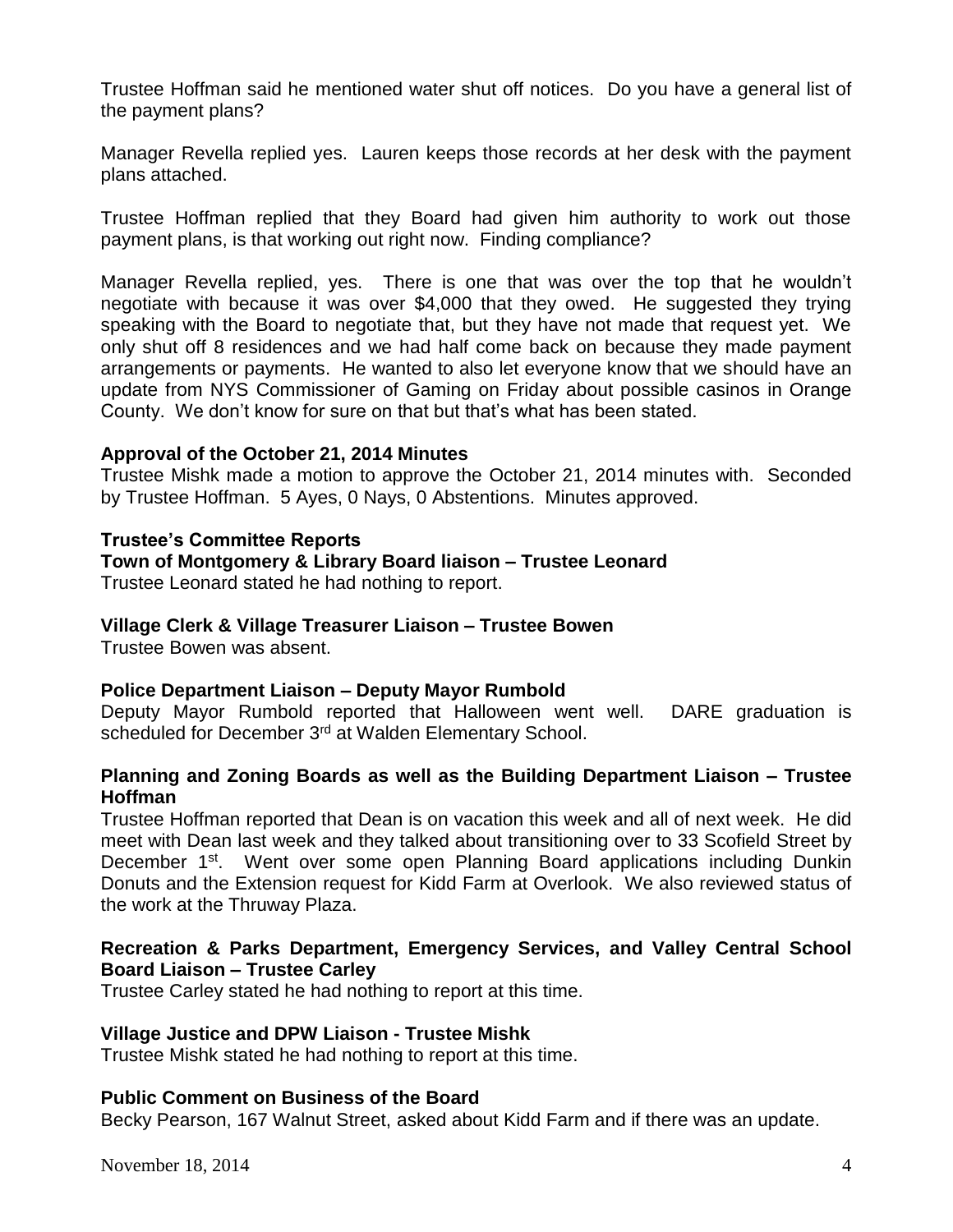Trustee Hoffman replied that is not an Action item but he would be happy to discuss it with her later.

Becky asked about the cost of the fireworks contract.

Manager Revella replied that is up for discussion tonight and for the Board to decide. The contract is for \$6,000.

Becky stated that she would rather see the fireworks tied to an event rather than just doing fireworks for New Year's Eve. She feels that money could be spent elsewhere because there is so much we could do with that money rather than just the fireworks. She asked about the drinking water levels in our wells.

Manager Revella replied they have been great all year, no risk at all.

Becky asked for elaboration on the chickens and hens discussion item.

Manager Revella replied that it is a violation to our current code which doesn't allow fowl at all including pigeons, chickens, hens, anything like that in the Village. We have had to cite many people for having them. Some residents would like to have their own eggs. Roosters are not allowed. Looking to discuss putting it into the code.

Becky commented that was a good idea.

Mary Ellen Matise, 21 Clinton Street, commented that she is in favor of chickens and hens in the Village. Also she suggested doing the fireworks with Christmas on Main Street with Santa's arrival, a small display.

Stephanie Austin, 55 Highland Avenue, commented that she personally doesn't go to the fireworks but does sit on the porch to watch it with her children. She looks forward to it actually. It's cold and she doesn't want to take her kids out but she thinks it's great because everyone does them on July  $4<sup>th</sup>$  but there are few that have them on New Year's Eve.

Becky commented that not everyone can see them from their porch.

Stephanie added that she feels it's money well spent, maybe not that much, and it's nice.

### **Action Items**

### **Hearing Request – 25 South Montgomery Street**

Jay Buchalski, Code Enforcement Officer, indicated that there is a large tree trunk that has fallen on the side of the house. It is laying across the stairs there and there are now children playing on it and before someone gets hurt he is requesting to get it removed.

Trustee Mishk made a motion set a hearing for 25 South Montgomery Street for December 2, 2014 at 6:30pm or as soon thereafter as could be heard. Seconded by Trustee Carley. All ayes. Motion carried.

## **Resolution 13-14-15 Designating Place and Time of Annual Election**

November 18, 2014  $\overline{5}$ Trustee Carley made a motion to approve Resolution 12-14-15 Designating the Annual Election to be held at the Walden Fire House 230 Old Orange Avenue Walden on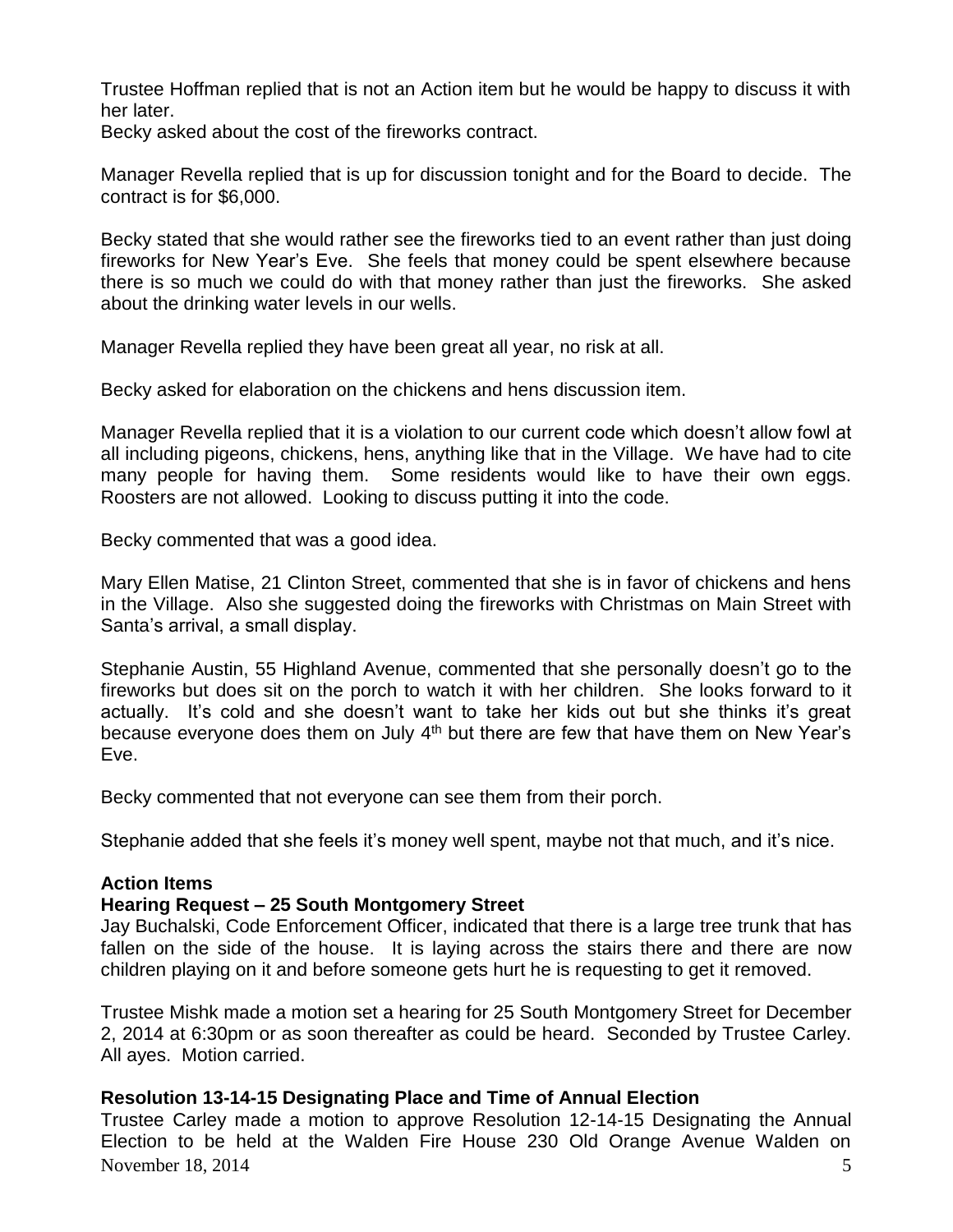Wednesday, March 18, 2015 from 6am to 9pm. Seconded by Trustee Hoffman. All ayes. Motion carried.

## **Draft Local Law #11 of 2014 – Landlord Registry Law**

Manager Revella explained that he spoke to Dean after the last meeting and he would like to make it clear that Dean is inclined and would like it to alleviate single family rentals.

Attorney Donovan added that there were minor changes which are bolded and capitalized on pages 3 and 4. Specifically it changes where it said they needed to provide a telephone number, it now states a working phone number which could include a cell phone should they have one. In section 221-4 subdivision A4 it required the managing agent live in Orange County. And finally in section 221-7 Penalties it now states up to 15 days in jail.

Trustee Hoffman stated he spoke to Dean about this and he asked Dean for clarification on this. He indicated that if the push was to remove the Single family units he was ok with it provided they can be added at a later date.

Manager Revella replied that we had a lengthy discussion at the Department Head meeting with Dean and Dave about policing it. There are 900 plus units without the single family units and it would be difficult to enforce the single family units and would require a lot of homework to prove that it was a rental.

Trustee Hoffman stated that Dean had estimated it was a dozen or so that he is aware of.

Manager Revella replied there are a lot more than that but it would be hard to tell, which is the problem. We may know of a lot, but not able to prove it.

Attorney Donovan stated that the next step would be to either have a public hearing or have additional time to review the law.

Trustee Carley just wanted to make sure the landlords had been contacted.

Trustee Hoffman stated that the Mayor did that and has been doing that.

\*This law now becomes Local Law #10 as all Local Laws must be filed in numerical order with New York State.

Trustee Mishk made a motion to set a public hearing for Local Law #10 of 2014 – Landlord Registry Law for December 2, 2014 at 6:30pm or as soon thereafter as could be heard. Seconded by Trustee Hoffman. 4 ayes, 0 nays, 1 abstention (Trustee Leonard). Motion carried.

## **Approval of Christmas in the Square**

Trustee Leonard made a motion to approve closing of the Square for the Christmas in the Square festivities on December 4, 2014 from 4pm until 8pm. Seconded by Trustee Mishk. All ayes. Motion carried.

## **Fireworks Contract 12/31/14 7pm**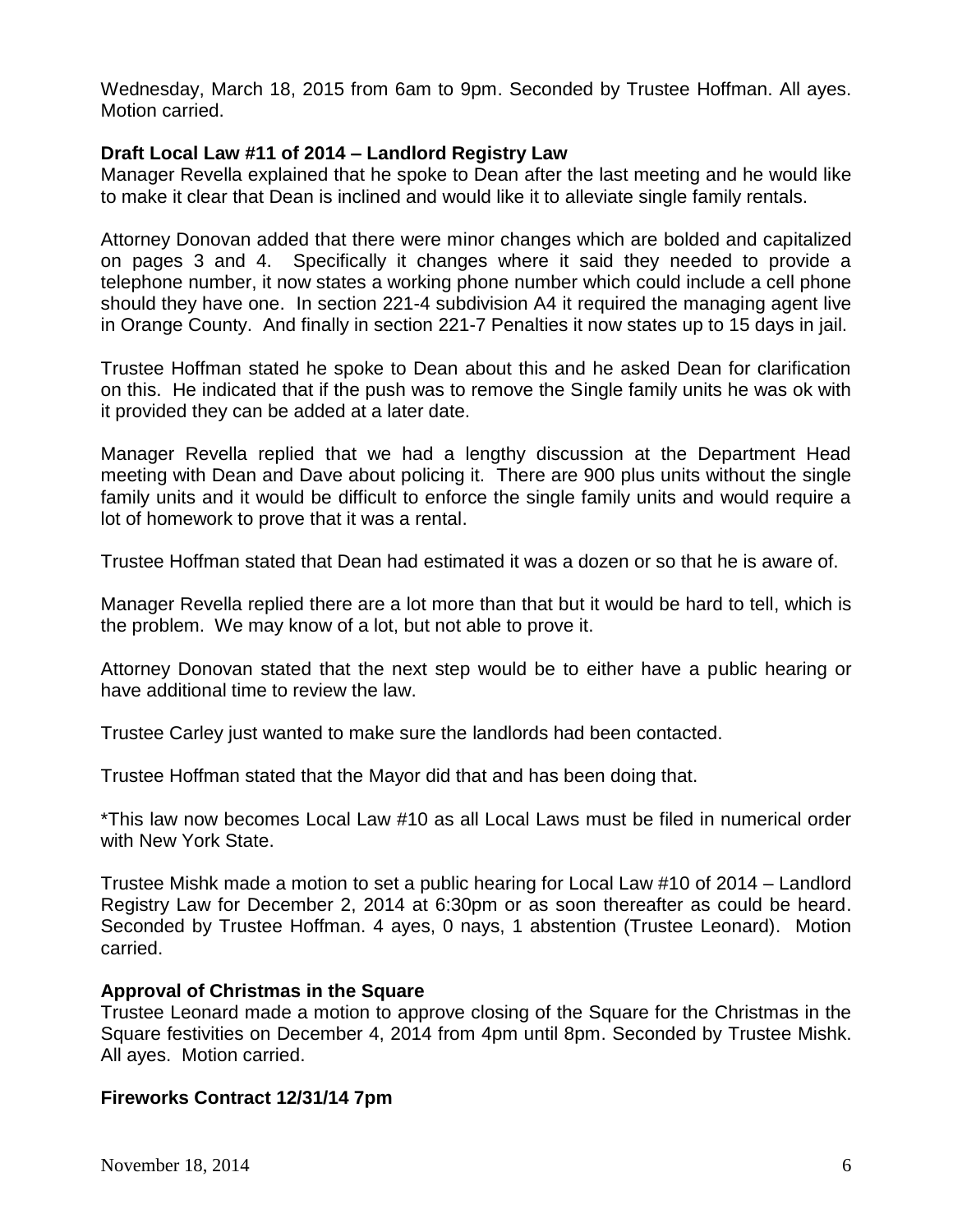Manager Revella explained the contract in front of you depends on how big of a show you would like, he can limit the contract to what you want. We budgeted \$5,000 which he feels is good.

Trustee Leonard feels the fireworks have been great and he is good with it.

Trustee Hoffman agrees. People look forward to it and as long as we do not exceed the budget he is good with that.

Trustee Carley is good with it.

Trustee Mishk agrees but would like to see it lower if possible.

Trustee Hoffman made a motion to give the Village Manager approval to sign the Fireworks contract with Fireworks Extravaganza for New Year's Eve December 31, 2014 to begin at 7pm at James W. Olley Community Park, not to exceed \$5,000. Seconded by Trustee Leonard. All ayes. Motion carried.

### **Discussion Items**

### **Code Revisions – Chickens & Hens**

Manager Revella explained that our Village code does not provide for people to have chickens or hens at their home. We have violated residents for having them. Some people would like to have their own organic eggs that they knew were not radiated or treated with anything so he is bringing it to the Board. He also was asked to mention the benefit that they eliminate pests like bugs and especially ticks.

Trustee Hoffman asked if he had written requests.

Manager Revella replied mostly verbals and one on Sherman Ave via email.

Trustee Hoffman asked how many notices have been given out.

Manager Revella replied he knows of 3 personally, but we can ask Dean for a list.

Trustee Carley asked if the only reason for this is because people want their own eggs versus buying them.

Deputy Mayor Rumbold asked if other municipalities allow this.

Manager Revella gave the Attorney a Local Law from the Village of West Carthage that he met in NYCOM, near Watertown NY, it's a dense Village like ours, mixed residential and commercial properties like ours. Asked them to send it.

Trustee Mishk asked how they would be contained.

Manage Revella replied in a coop.

Trustee Mishk stated that they may sleep in that but they wander around. He is concerned they will attract other animals to eat them.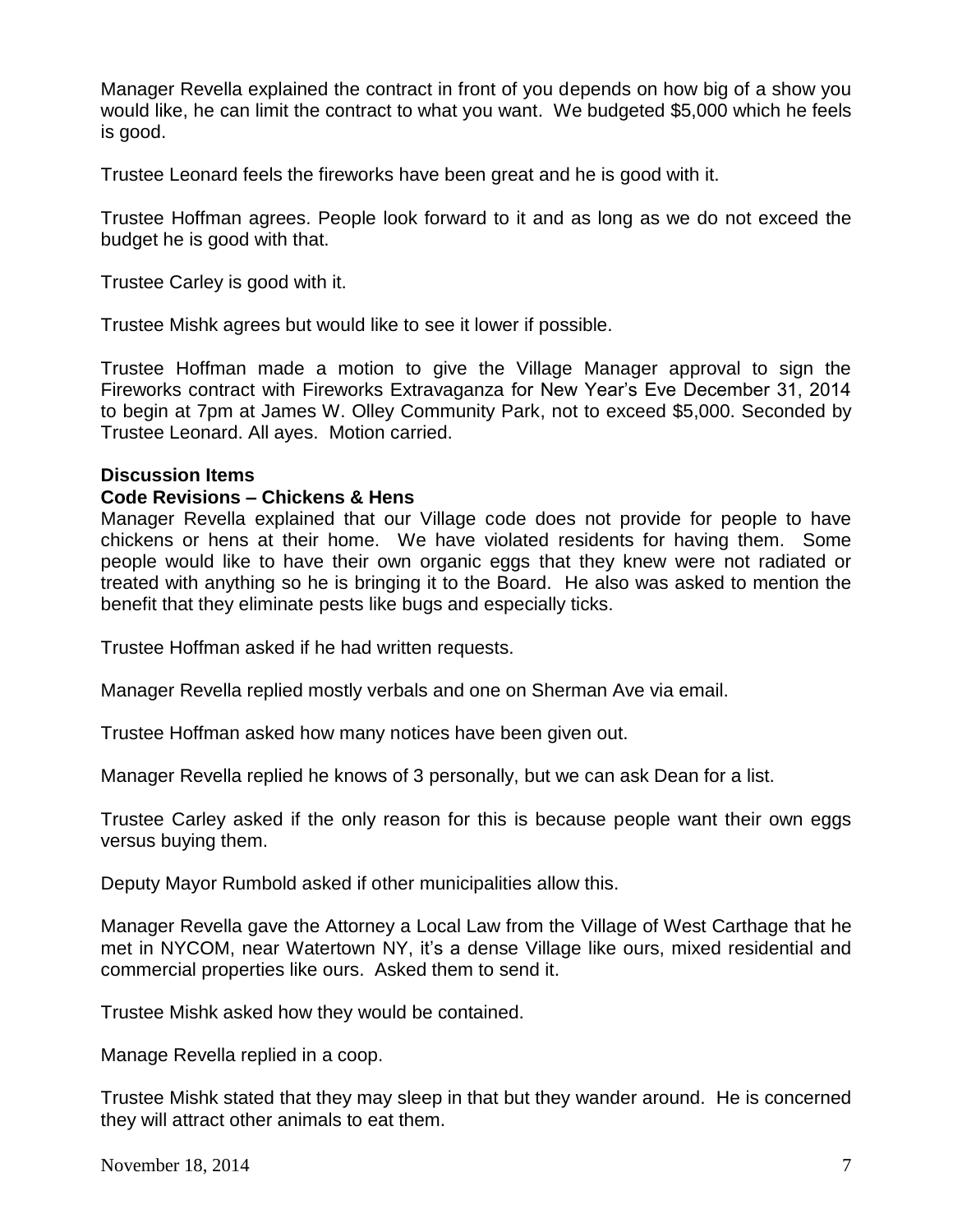Manager Revella stated that would be something we would need to consider.

Trustee Hoffman stated that in his experience this is seen mostly in towns where there are larger lots.

Attorney Donovan stated that the Town of Hamptonburgh does allow this, but he has a friend that has ducks that get eaten by other animals. It is more common in Towns versus Villages mostly due to proximity.

Trustee Hoffman stated he is concerned with balancing the request of the person who wants them and the neighbors who might not. Concerned it will lead to more disputes among neighbors. Additionally it might lead to more unkempt houses; today we are cleaning up garbage tomorrow might be chicken feces.

Manager Revella stated that if this is something you are interested in, he can look at others and get you more information and ask those that are requesting to come to the meeting to plead their case. He does not think of this in the business or townhouse zone, more like the R3 zones.

Deputy Mayor Rumbold asked John to draw up suggestions about what it would look and sound like to reconsider for next meeting.

Trustee Carley asked if there was a limit to the number of chickens.

Manager Revella replied, yes, 6.

Trustee Hoffman added that would be another enforcement issue to think about.

#### **Public Comment**

Anita Vandermark, 76 Highland Avenue, stated when she was growing up in the Hamlet of Wallkill, they had chickens, might want to contact them for ideas. She asked about the dig on Maple Street and when it would be repaired.

Manager Revella replied they are filling tomorrow; were on a water main break today or would have gotten to it again.

Anita added that the man hole cover in front of her house is making a large racket again. She asked if the sweeper would go up Highland Avenue after the sidewalks are done.

Manager Revella replied that the contractor will have to clean up the road yes, but that there is more dirt that needs to go down first.

Anita added that the Historical Society Veterans Program is tomorrow and John Cameron will be speaking on PTSD at the Walden House and Dave Lustig will also be there talking about his latest book.

Stephanie Austin, 55 Highland Avenue, asked about yard waste. She saw that the last pick up is this week and asked if there is any way to get an additional day next year because the leaves have not all fallen yet.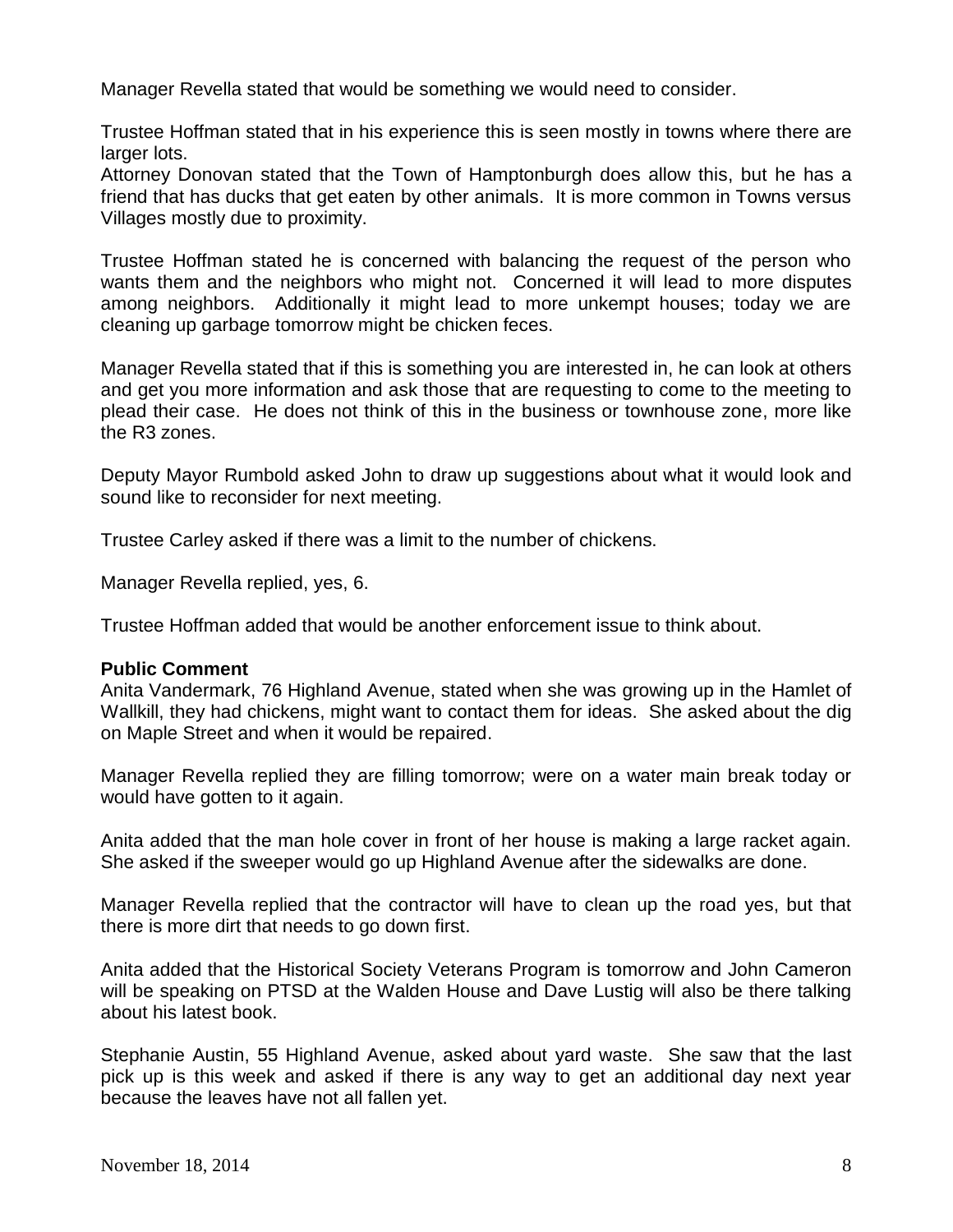Manager Revella replied that we try to work on that, we did do an additional week once before. He can talk to the garbage company about it or if people can just put the leaves in their garbage.

Clerk Bliss added that is what is going on currently because the garbage company informed us that the landfills are no longer taking yard waste.

Mary Ellen Matise, 21 Clinton Street, commented that we already have lots of wild animals in the Village. There are possums, raccoons, wood chucks, rodents everywhere, and skunks. Chickens won't be any more attractive and would give all the feral cats something to do.

Peter Masci, Masci & Hale 88 East Main Street, commented that he sent a letter to the Board from his attorney that was shared with the Board. He lived on Highland Avenue for 15 years and knows the area pretty well. The office has been there since 1958 before Oakland Ave, before the Rail Trail, before Dunkin Donuts and our kids went to Walden Elementary School. He understands the concern with the small bridge on Highland and can understand that concern due to the number of children, but moving them to the corner of our office which is a 5 way intersection is more dangerous. They have witnessed 2 fatalities in front of our office over the years as well as numerous accidents. Very busy spot, people do not stop for pedestrians in that crosswalk there. He believe that 29 tickets were given out in one afternoon there. They had to help an older gentlemen who couldn't cross the road so they helped him just the other day. High School and Middle School hours are ok because that is before their office hours, but the Elementary School at 8:30am and 8:40am is difficult. We would have 12 cars out front because they are open and accepting patients. Patients can't find parking in the area. His other concern is the snow that gets piled up in the median and the corners there. There are 10 kids on Oakland Avenue side and 15 on the Woodruff side which makes it about 25 cars in that area; it's an accident waiting to happen. He would like to get the stop away from Route 52. Why are they crossing the Road to get out onto the bus? People don't stop there while the children are trying to get to the bus. Understands the concern at the other spot, not sure what the answer is but they are concerned and want to see something done.

(Mayor Maher arrived at the meeting.)

Trustee Hoffman asked what the School District reaction was to the concern, as they set the stop.

Pete replied that he gets different stories from everyone he talks to and just wants to come to a solution. He doesn't have the answer but is concerned.

Manager Revella commented that we do not have authority to set the school stops.

Trustee Hoffman added that we have tried to work with them on bus stops before but we have been unsuccessful. They are the experts and would assume their recommendation is the safest by their standards.

Trustee Carley commented that he would talk to the School Board about it face to face.

November 18, 2014  $\qquad \qquad$  9 Mayor Maher added that he and the Manager should go also.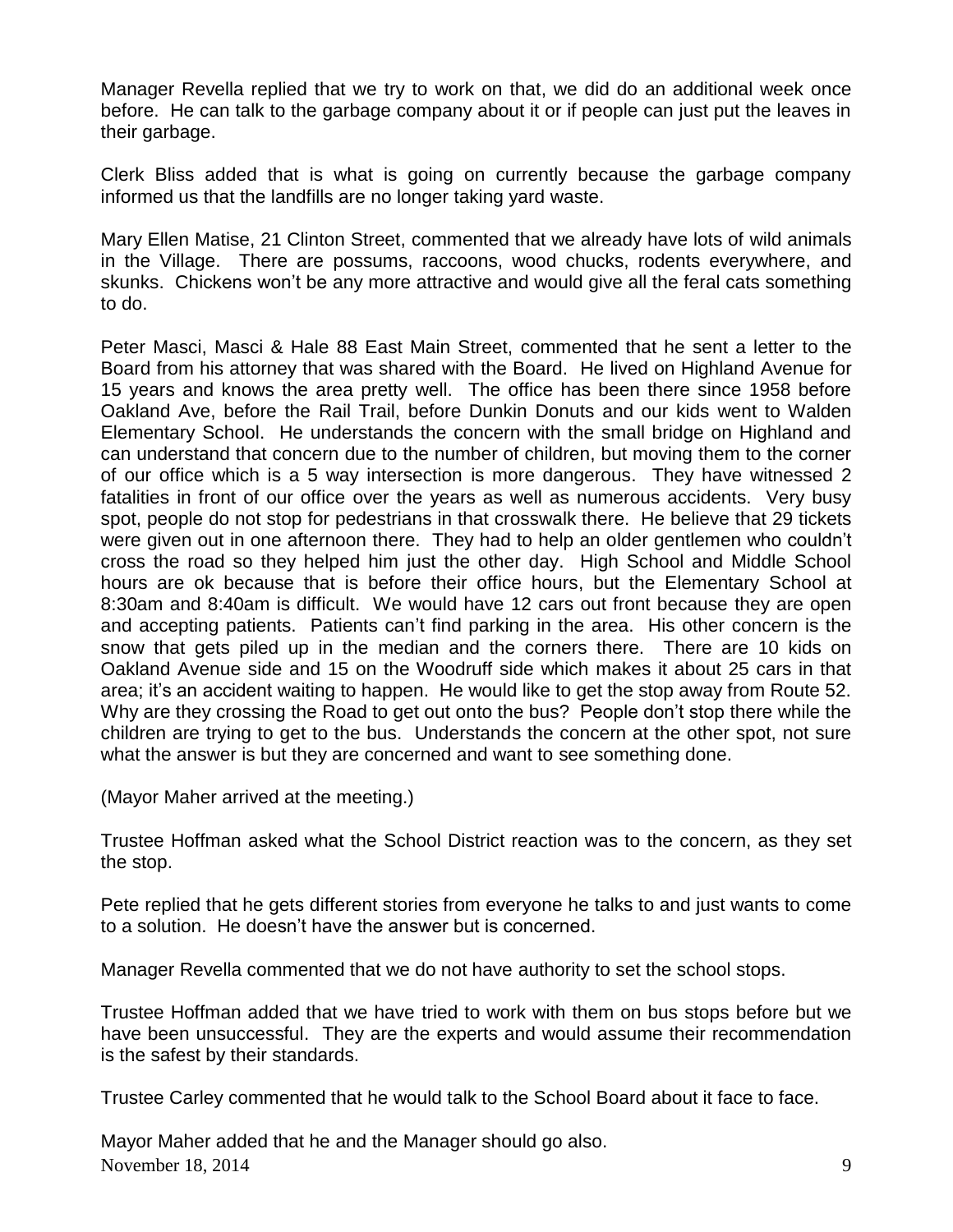Bill Pullar, 87 Highland Avenue and NYS DOT, commented that he too is concerned about the bus stop change. DOT approved a driveway for Dunkin Donuts and now there is a bus stop there that has a 3 way unregulated intersection. He looked at it and realized the stop had been moved. We went down there and saw that cars were parked facing the wrong direction; kids are walking on top of the wall; so he called the bus company. We was worried about having to cross through there. He spoke to Bill Taylor and John Sinsabaugh from the bus company and both of them said that the Village Board was adamant that the bus stop be relocated to Route 52 and Woodruff. He feels it is an accident waiting to happen. Bill Taylor is their safety officer and he was there taking pictures.

Trustee Hoffman clarified that they said they moved it because the Board told them to even though they knew it was a safety issue.

Bill replied he was not pointing fingers, just simply telling them what he was told.

Manager Revella commented that Trustee Hoffman was just clarifying that he told you even if we did tell them to move it but he thought it was a safety concern so they moved it anyway.

Bill replied that Mr. Taylor said that they don't like it either, they feel it is an accident waiting to happen. He suggests the bus go up Woodruff, make a left and then go down Highland. They argued turning radius, narrow width, and unconceivable parking.

Deputy Mayor Rumbold stated that due to the parking on both sides on Woodruff they would have difficulty getting a bus up there.

Bill added that the parents parking there in the wrong direction in that area don't help the situation. The bus company feels its back in your court from their standpoint.

Mayor Maher stated that if the bus company feels it's a safety issue then they would move it that is their responsibility. He stated that they would bring this up when they met with them.

Tara Klein, Masci & Hale, asked if it is a safety issue there then why are the middle schoolers still being picked up there. Is it the age of the children or the amount of children?

Trustee Leonard stated he's there with his grandson and the issue is the narrow bridge. The other issue is poor site visibility and the wintertime which makes the bridge more narrow which is still an issue. This issue of safety started last year and we asked the Superintendent to change it and he said no. It came up again this year so we had to do something. Parents were polled and were in agreement with the change.

Tara stated that the site visibility is also an issue at the Woodruff stop in the wintertime. Same problem different block.

Trustee Leonard stated that sending someone over there to tell us what we can and can't do might help the situation.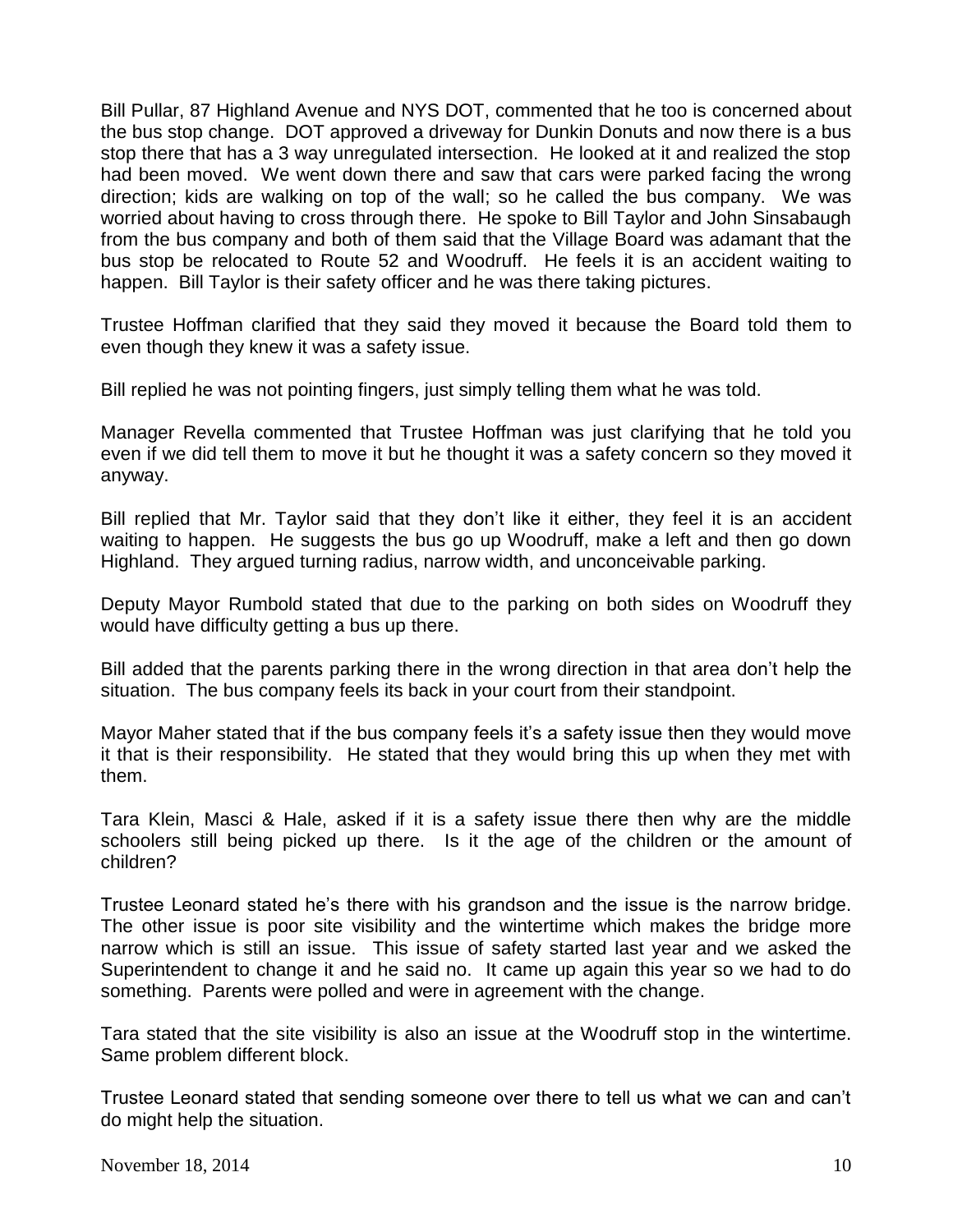Peggy Sullivan, 15 Walnut Street, wanted to announce the Community Thanksgiving Dinner this Sunday that everyone is welcome to attend. It is put together by 8 different Faith Communities and it's feeding everyone and the intent is to have people mingle from different parts of the community. She asked if there is a law about the number of dogs someone can have.

Mayor Maher replied no, but it was brought up before. It was decided that the Board couldn't dictate the number of dogs a person could have.

Manager Revella added that there is a public health code that said a certain amount which is allowed by a kennel law. There is a licensing issue with the Town also.

Peggy stated that there is a kennel of Chihuahuas next to her.

Clerk Bliss advised her to call dispatch and they could help her out with that.

Becky Pearson, 167 Walnut Street, commented that if the bus stop was a concern which we knew but the Board talked about moving it to the end of Oakland Avenue so the parents can park in Wooster Grove instead of all over the street. Why not just make them all go to Oakland?

Deputy Mayor Rumbold asked why they would go to the Park when there is a public street in front of the office there that they can use.

Becky suggested they contact the parents and tell them to use the park instead of the street.

Peter Masci asked if at the meeting with the school they could suggest that the turn on Oakland is much easier than the turn on Woodruff. He personally almost got hit there. It is a much wider area, go around and get the kids away from Route 52, pick them up on top. They turn at the conservatory anyway. He understands they are trying to minimize the stops but this is an accident waiting to happen. It's clear up Oakland which is a huge street and just get them away from Route 52. To turn on Woodruff is very tight and Dunkin Donuts traffic parking there is a lot as well.

Trustee Leonard stated that Dunkin Donuts is moving down the street soon which should help.

Stephanie Austin, 55 Highland Avenue, explained that the reason why there are 2 stops is because one stop fills the bus. If you put all the kids on the Oakland side and the bus garage shuffles where the kids are might be the easiest way to fix this issue.

Mayor Maher stated that we have never had a stop moved until this one. We will take into account at their meeting. He is again very sorry to have arrived late.

Stephanie asked if this gets moved or change can someone let the parents know. They found out the stop was moving by Trustee Leonard who was there with his grandson, no one told us.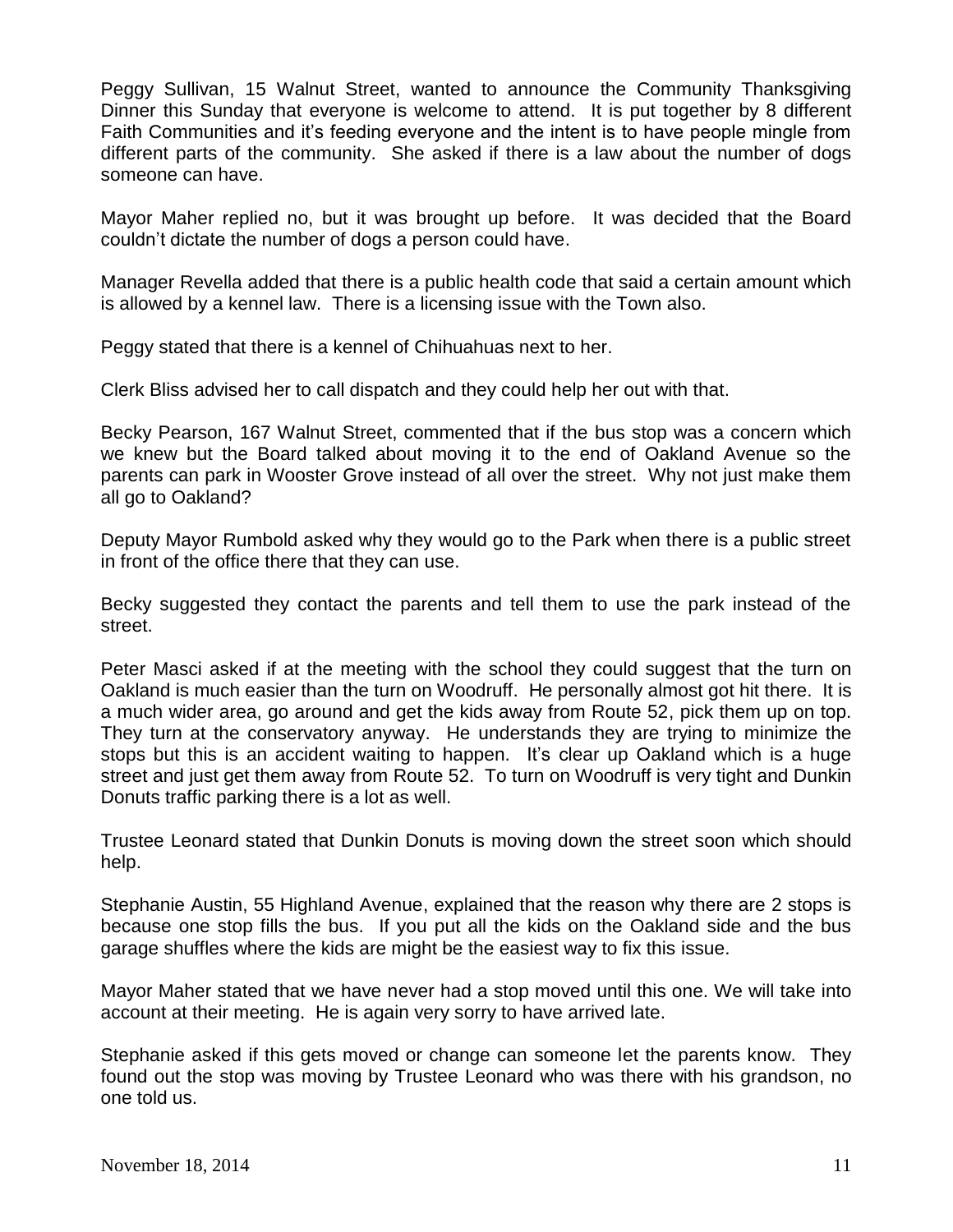Chief Holmes, Village of Walden Chief of Police, stated that there was a lot of misinformation about the bus stop stated tonight so he wants to clear things up for the record. He has been dealing with the bus company for a long time. We have been dealing with the safety issues at East Main and Highland for a year and a half. He'd like to set the record straight. The Board knows through his bi-monthly reports where he has been with the bus company. His suggestion to the bus company when this first started was a change of a law with no parking along Mr. Nash's property. In order to resolve this we will likely need a new law for the problem of human behavior. Parents don't watch their kids, let them do what they want. He has the same issues in front of Walden Estates Road. They tried to get there to issue tickets. Suggested that before they do anything they send their safety officer there to talk to the parents and the people in the area. He gave me two dates that he was going to do that so he could get his own feel for that stop. Mr. Sinsabaugh spoke to Manager Revella and himself when they decided to move it. It was not mandated by the Board. The Board was looking into the law to put a stop parking zone in place to stop the parents from parking down there. They never sent a safety officer down there. We asked them how they were going to explain it to people and then pointed fingers to the School Board and the Village Board. They moved the stop too quickly in his opinion. He feels we need to take a strong stance with the bus company. He spoke to Mr. Taylor and Mr. Sinsabaugh who are adamant about not going up Woodruff. We suggested it years ago. So the issue there is human behavior, parents want to be right up front, people that live there see the same issues. This issue is all along Route 52. They can't change it to Oakland, they have to keep the seats open on that bus as if every kid will take the bus regardless if they do or not, that's why there are all the buses there. He just wanted to make it clear for everyone what really happened in that area. It has to be put back on the bus company to see what they can do and if we can get the kids off Route 52 that would be great.

Mayor Maher said we all just need to work together to resolve this issue.

## **Payment of the Audited Bills**

Deputy Mayor Rumbold made a motion to pay the audited bills. Seconded by Trustee Hoffman. All ayes. Motion carried.

### **Correspondence**

Mayor Maher read a Congressional Proclamation from Sean Patrick Maloney about Veterans Day as well as a thank you card from the Walden Community Council's Veterans Memorial Park Committee.

### **Miscellaneous Comments from the Board of Trustees**

Trustee Mishk commented about the letter that was read in the beginning of the meeting. He suggested that someone from their congregation take part in the committee for events like this to better open the lines of communication. He also commented about the bus company; today there was a huge hole on Wait Street for a water main repair and while they were completing the repair quickly, he witnessed with his granddaughter a school bus that came up the street, went right past the detour signs and right over the hole. He did it going up the road as well as going down it. He was shocked he did that twice. It created a work hazard for the workers who had to pull their trucks across the road to prevent that from happening again. He would like to see us meet with the bus company to see how to rectify things like this.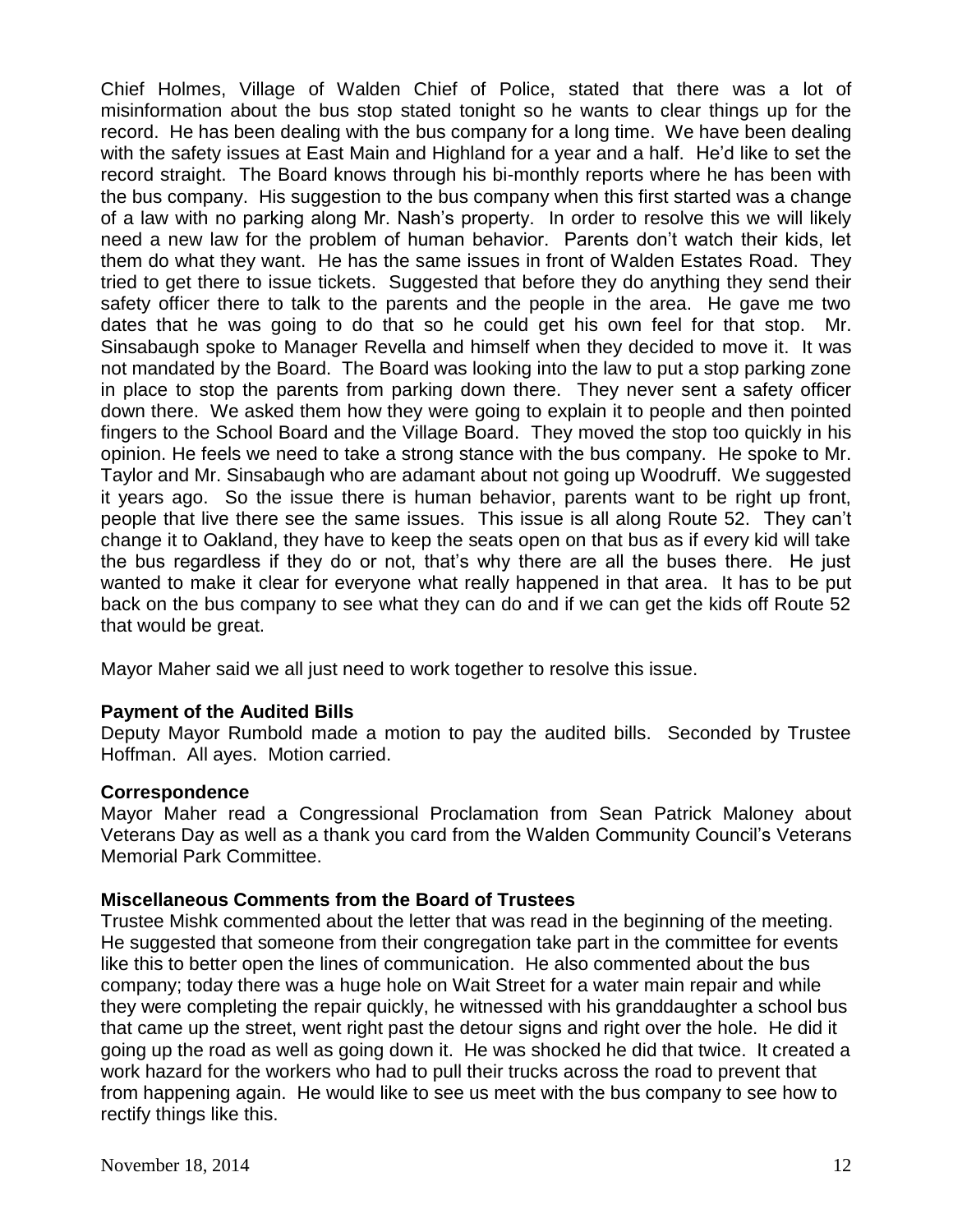Deputy Mayor Rumbold commented that the Veterans Ceremony was fabulous, the park looks great, and attendance increases every year. Halloween went well, thanks to Recreation & Parks Department for their work on the haunted house. She got a chance to go into Scofield house today, never know it was the same building. If you get a chance, go stop by, it's something to be proud of. What a nice investment for the Village that looks great!

Trustee Leonard commented that back in the day, about 3 years ago when the bus company wanted to remove a bus stop up the street from him. Megan Murphy found out that we could petition the School Board to reevaluate it. Perhaps we should do that.

Mayor Maher commented that the Veterans Day ceremony was fantastic. Bill Kirnan did a great job this year! Little Miss Walden was great this year and is a super star, looking forward to working with her this year. He apologized once again for being late tonight, he had a work meeting that went way too long.

## **Executive Session**

Deputy Mayor Rumbold moved to go into Executive Session to discuss Collective Bargaining Negotiations with the PBA. Seconded by Trustee Hoffman. All Ayes. Motion Carried.

## **Reconvene**

Deputy Mayor Rumbold moved to reconvene the regular meeting. Seconded by Trustee Mishk. All ayes. Motion carried.

### **Adjournment**

Deputy Mayor Rumbold moved to adjourn. Seconded by Trustee Leonard. All ayes. Meeting adjourned.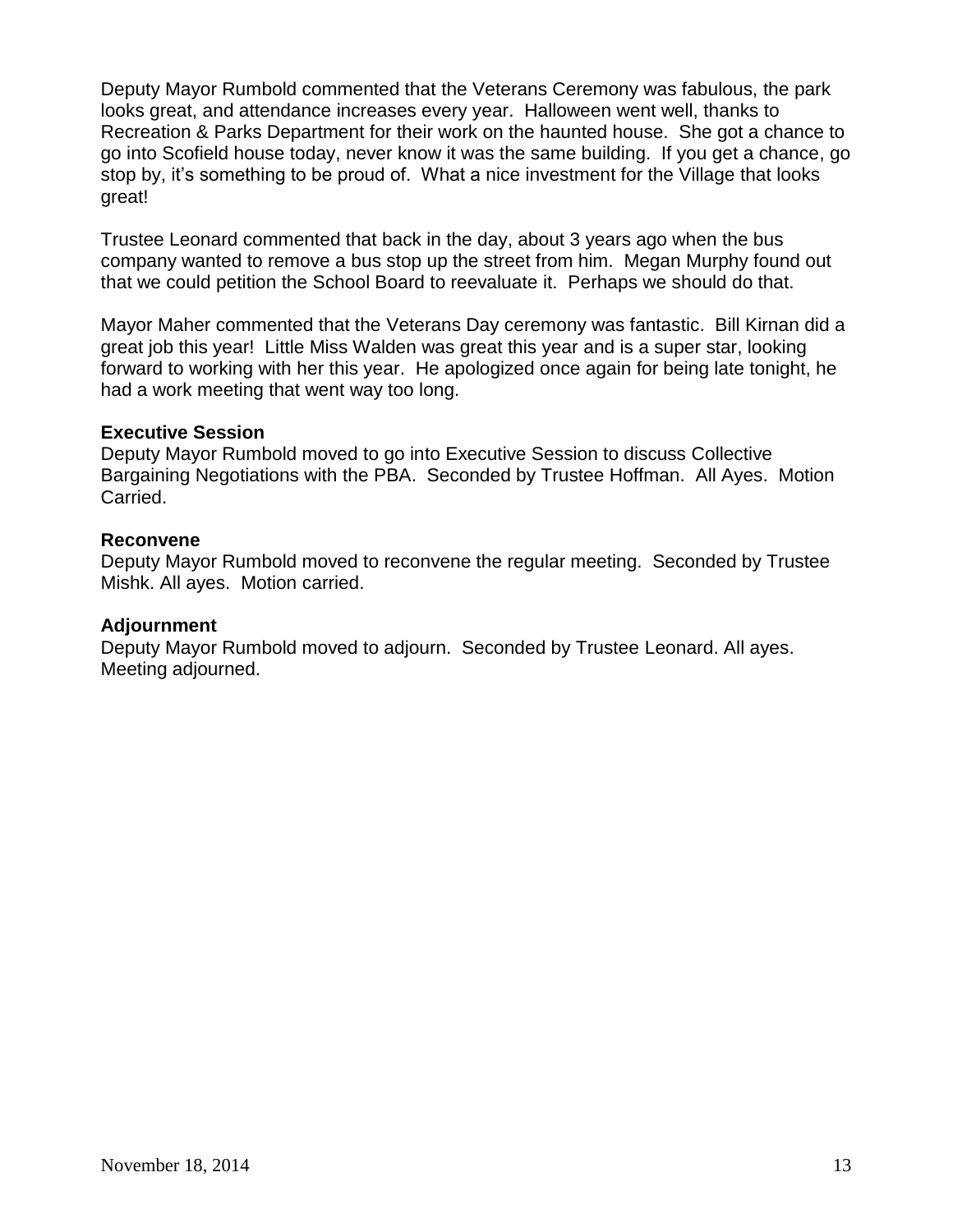## **Village of Walden Board of Trustees Regular Meeting November 18, 2014 Motions & Resolutions**

## **Public Hearing – Local Law #10 of 2014 – No Parking Zone – Highland Avenue**

Trustee Leonard made a motion to open the public hearing for Local Law #10 of 2014 – No Parking Zone – Highland Avenue. Seconded by Trustee Mishk. All ayes. Motion carried.

Trustee Hoffman made a motion to close the public hearing for Local Law #10 of 2014 – No Parking Zone – Highland Avenue. Seconded by Trustee Carley. All ayes. Motion carried.

## **Hearing – 27 Oak Street**

Trustee Leonard made a motion to give the Village Manager and the Code Enforcement Officer authority to have the debris on the porch of 27 Oak Street removed and the owners of the property charged for its removal. Seconded by Trustee Carley. All ayes. Motion carried.

## **Approval of the October 21, 2014 Minutes**

Trustee Mishk made a motion to approve the October 21, 2014 minutes. Seconded by Trustee Hoffman. 5 Ayes, 0 Nays, 0 Abstentions. Minutes approved.

## **Hearing Request – 25 South Montgomery Street**

Trustee Mishk made a motion set a hearing for 25 South Montgomery Street for December 2, 2014 at 6:30pm or as soon thereafter as could be heard. Seconded by Trustee Carley. All ayes. Motion carried.

## **Resolution 13-14-15 Designating Place and Time of Annual Election**

Trustee Carley made a motion to approve Resolution 12-14-15 Designating the Annual Election to be held at the Walden Fire House 230 Old Orange Avenue Walden on Wednesday, March 18, 2015 from 6am to 9pm. Seconded by Trustee Hoffman. All ayes. Motion carried.

## **Draft Local Law #11\* of 2014 – Landlord Registry Law**

\*This law now becomes Local Law #10 as all Local Laws must be filed in numerical order with New York State.

Trustee Mishk made a motion to set a public hearing for Local Law #10\* of 2014 – Landlord Registry Law for December 2, 2014 at 6:30pm or as soon thereafter as could be heard. Seconded by Trustee Hoffman. 4 ayes, 0 nays, 1 abstention (Trustee Leonard). Motion carried.

### **Approval of Christmas in the Square**

Trustee Leonard made a motion to approve closing of the Square for the Christmas in the Square festivities on December 4, 2014 from 4pm until 8pm. Seconded by Trustee Mishk. All ayes. Motion carried.

## **Fireworks Contract 12/31/14 7pm**

November 18, 2014 14